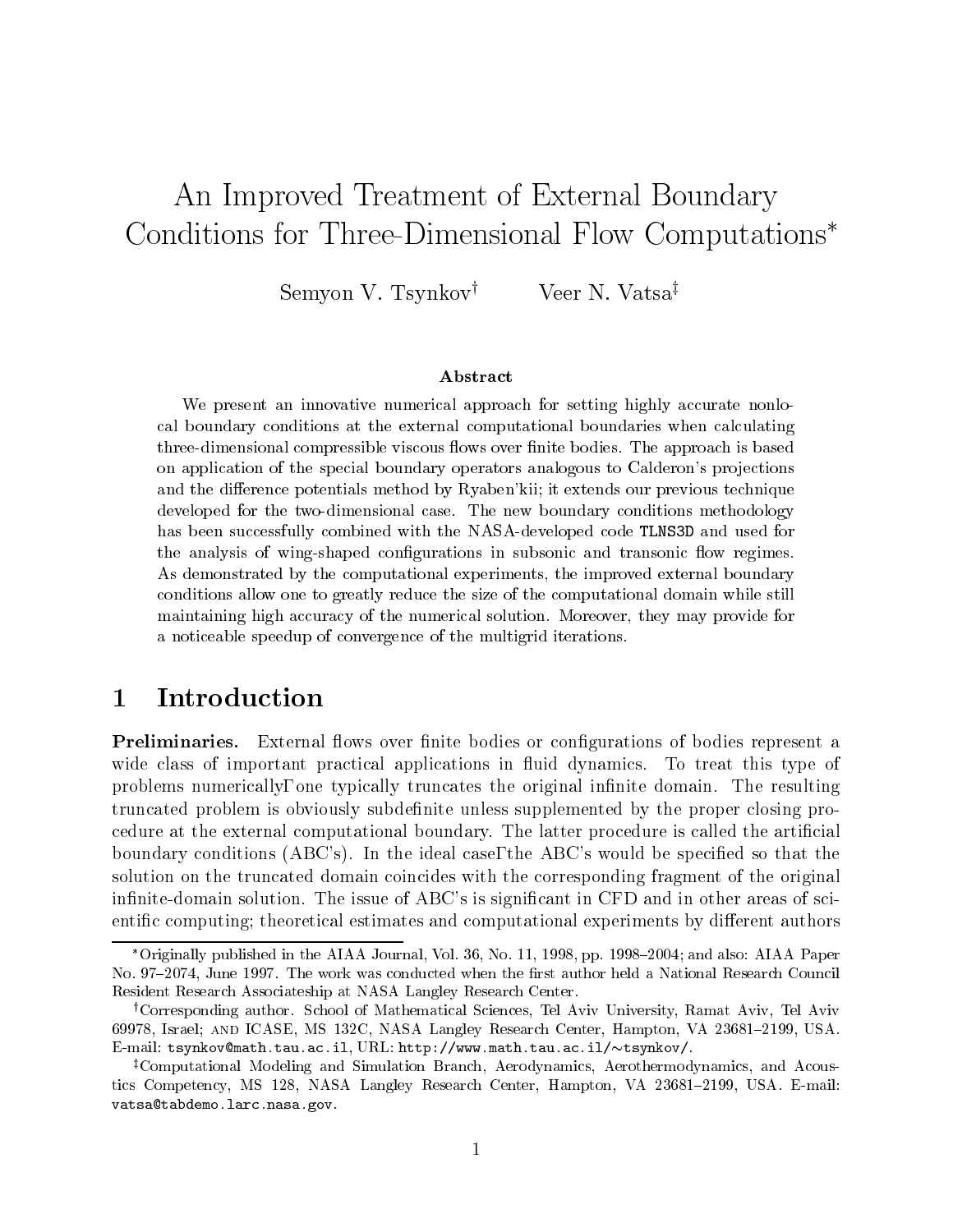show that the proper treatment of external boundaries has a profound impact on the overall performance of numerical algorithms and interpretation of the results.

Different ABC's methodologies have been studied extensively over the recent two decades. However, the construction of the ideal (i.e., exact) ABC's that would provide no error associated with the domain truncation and at the same time be computationally inexpensive, easy to implement, and geometrically universal, still remains a fairly remote possibility. Among the variety of approaches proposed to date only a few can be regarded as the commonly used tools in CFD. As a rule, these approaches are based on essential model simplications (e.g., locally one-dimensional treatment near the external boundary) and, therefore, often lack accuracy in computations. This, in turn, necessitates choosing excessively large computational domains. On the other hand, these simple methods usually provide for local ABC's, and, therefore, for cheap, geometrically universal, and algorithmically simple numerical procedures, which are attractive for practical use.

There are, of course, methods of another kind, which typically provide for highly accurate and robust numerical algorithms. These methods, however, are not used routinely because the corresponding ABC's in most cases appear global. As a consequence, these ABC's may be relatively cumbersome and expensive; moreover, they can be derived easily only for the boundaries of regular shape.

The nonlocality is inherent for exact ABC's; on the level of PDE's such boundary conditions typically involve pseudodifferential operators. As concerns the approximate approaches, the basic trend is the following: higher accuracy for the boundary procedure requires more of the nonlocal nature of the ABC's to be somehow taken into account. A survey of methods for setting the ABC's in different areas of scientific computing can be found in our recent work [1], as well as in the comprehensive reviews by Givoli [2, 3].

In this paper, we concentrate on constructing the ABC's for the three-dimensional problems of computational aerodynamics. We, however, mention that this area constitutes a fraction of the possible range of applications for the different ABC's techniques. Besides the hydro- and aerodynamic problems (external flows, duct flows, boundary layers, free surfaces, etc.), the entire range includes the flows in porous media, filtration, MHD flows, plasma (e.g., solar wind), the problems of solid mechanics (in particular, elasticity and aeroelasticity), and the problems of wave propagation (electromagnetic, acoustic, seismic), just to name a few.

Main Objective and Method of Approach. For external flow computations, our goal is to derive and implement the ABC's that would combine the advantages relevant to both global and local methodologies. Our approach to constructing the ABC's is based on usage of the finite-difference analogues to Calderon's generalized potentials and boundary projections (see the original work by Calderon  $[4]$  and also work by Seeley  $[5]$ ). Ryaben'kii (see Refs.  $[6-$ 8]) had modied the original Calderon's construction and proposed a numerical technique for the effective calculation of potentials and projections; this technique is known as the difference potentials method (DPM).

In Ref. [9] we describe the foundations of the DPM-based approach to setting the ABC's for computation of two-dimensional external viscous flows (Navier-Stokes equations). In Ref. [10] we implement this approach along with the multigrid Navier-Stokes algorithm of Swanson and Turkel  $[11{-}13]$  and present some numerical results for subsonic and transonic laminar flows over single-element airfoils. In Ref. [14] we show the results of subsequent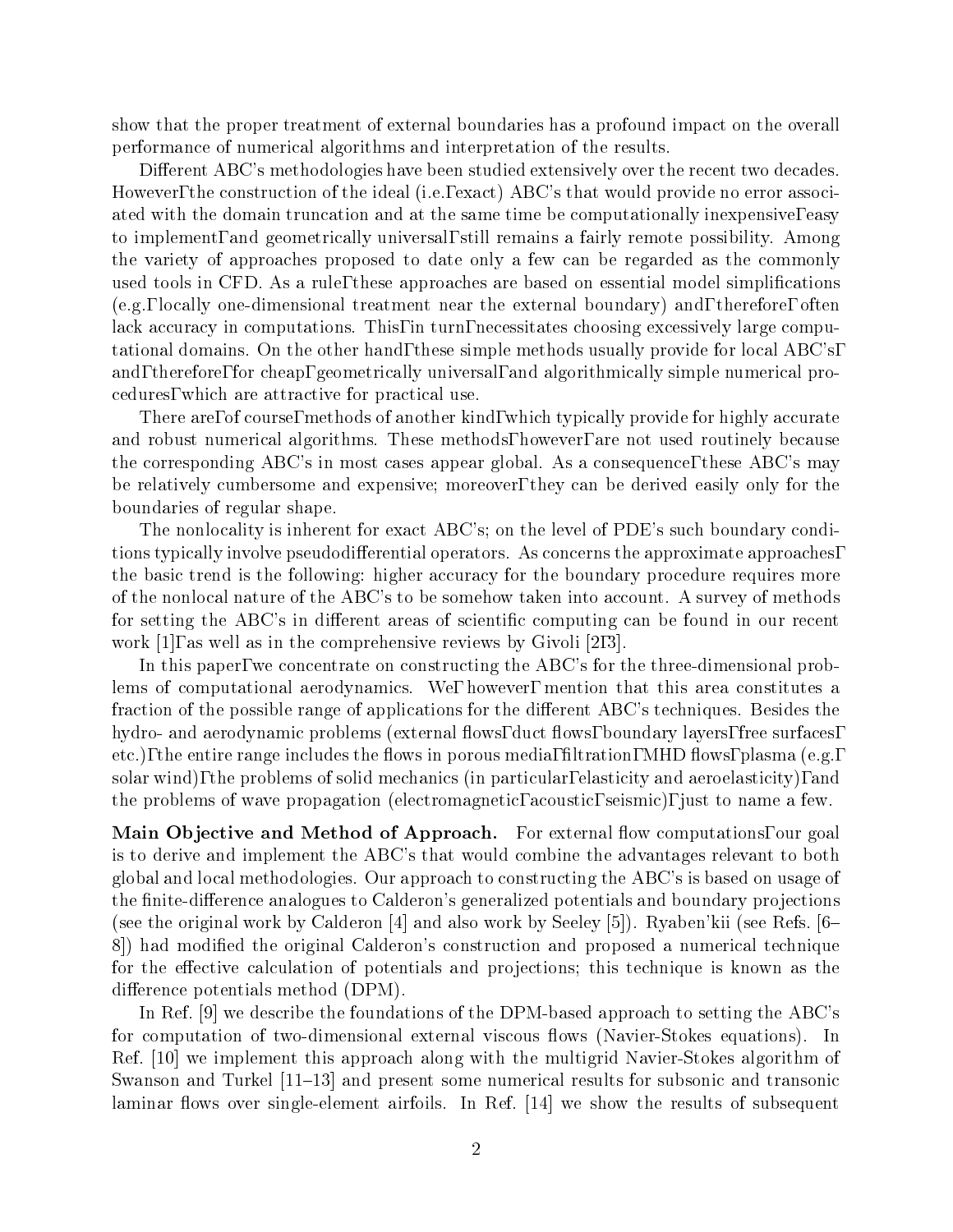numerical experiments and propose an approximate treatment of turbulence in the far field. Our work in Ref. [15] delineates the algorithm for solving one-dimensional systems of ordinary difference equations that arise when calculating difference potentials and the DPMbased ABC's. In Ref. [16] we extend the area of applications for the DPM-based ABC's by analyzing two-dimensional flows that oscillate in time; we also provide some solvability results for the linearized thin-layer equations used for constructing the ABC's. In Ref. [17] we present a general survey of the DPM-based methodology as applied to solving external problems in CFD, including parallel implementation of the algorithm, combined implementation of nonlocal ABC's with multigrid, and entry-wise interpolation of the matrices of boundary operators with respect to the Mach number and the angle of attack. Additionally, in Ref.  $[17]$  one can find some new theoretical results on the computation of generalized potentials, the construction of ABC's based on the direct implementation of boundary projections (thin-layer equations), and some numerical results for various airfoil flows: laminar and turbulent, transonic and subsonic, including very low Mach numbers (incompressible limit). Finally, in Refs. [18, 19] we outline basic elements of the DPM-based ABC's for the case of three-dimensional steady-state external viscous flows; this case is undoubtedly the one most demanded by the current computational practice. Specically, in Refs. [18, 19] we address the flows around wing-shaped configurations and show some preliminary numerical results for the subsonic regime.

Below, we report on the subsequent development of the DPM-based approach for the three-dimensional external flows. We present the results of computations for different flow regimes and compare the performance of the DPM-based ABC's with the performance of the standard boundary conditions. The assessment is conducted with respect to both the quality of the resulting solution (accuracy as it depends on the size of the computational domain) and the properties of the numerical procedure as influenced by the type of ABC's (efficiency, robustness, and convergence of the pseudo-time iterations). The results demonstrate the superiority of the DPM-based ABC's over the standard existing methods.

# 2 External Flow Problem

**Formulation.** We consider a steady-state flow of a viscous, compressible, perfect gas past a three-dimensional wing. The flow is uniform and subsonic at infinity; it is symmetric with respect to the Cartesian plane  $z = 0$ , which, in particular, implies that the free-stream velocity vector is parallel to this plane.

The flow equations are integrated on the grid generated around the wing. This grid actually defines the finite computational domain; the ABC's that would close the truncated problem should be set at the external coordinate surface of the grid. Let us designate this surface, ; for a one-block curvilinear boundary-fitted grid around the ONERA M6 wing the schematic geometric setup is shown in Figure 1.

The outermost coordinate surface of the grid is designated,  $_1$  (see Figure 1); it represents the ghost nodes (or ghost cells for the finite-volume formulation). Clearly, when the stencil of the scheme used inside the computational domain is applied to any node from , it generally requires some ghost cell data. Unless the required data are provided, the finitedifference system solved inside the computational domain appears subdefinite (i.e., it has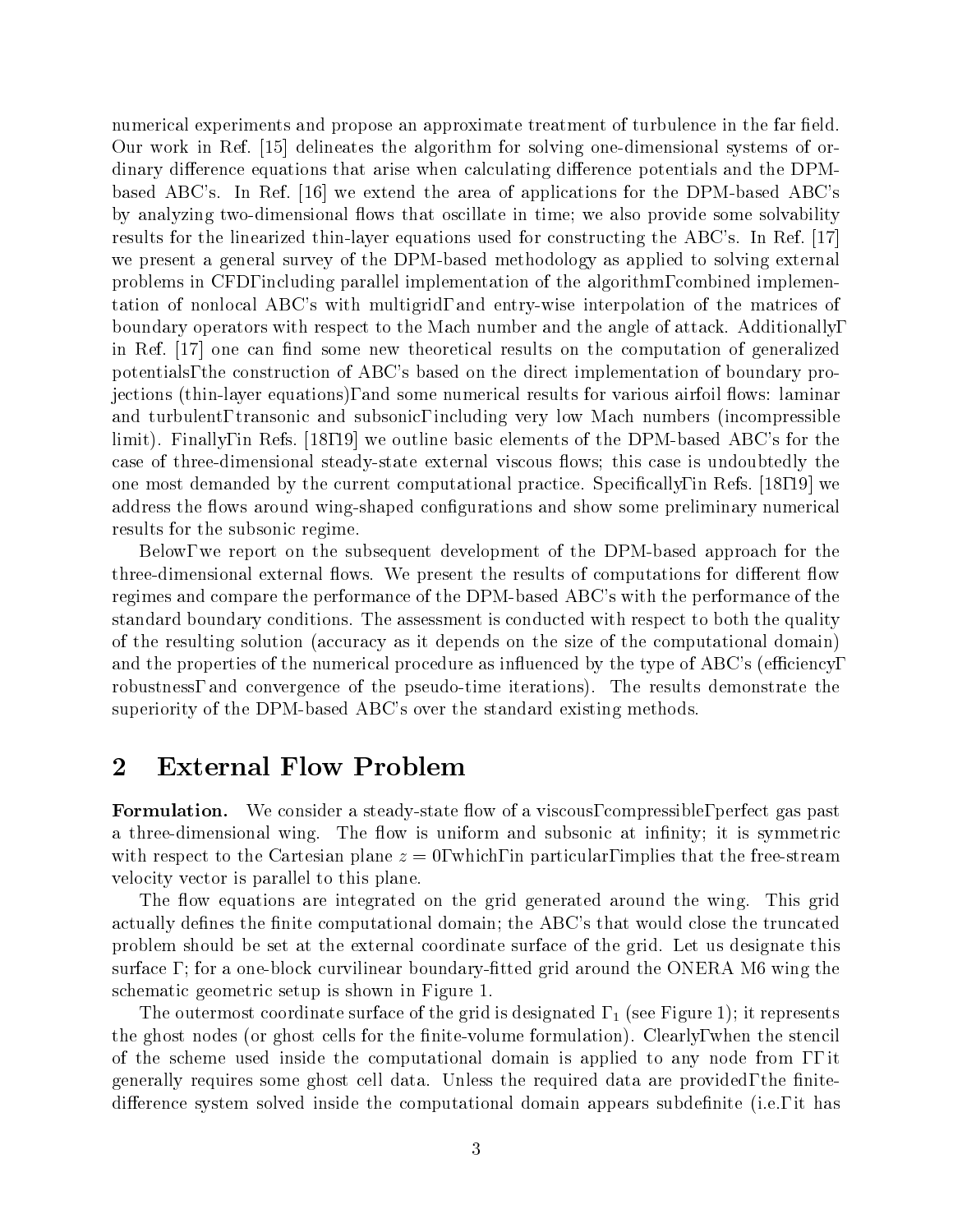

Figure 1: Schematic geometric setup for the three-dimensional case. The wing on the left is enlarged.

less equations than unknowns). From the viewpoint of what the solution technique is, one can say that when some iterative solver is employed to integrate the flow equations inside the computational domain, the values of the solution at the ghost cells should be prescribed at each iteration in order to be able to advance the next "time" step.

Therefore, in the practical framework the closure of the discretized truncated problem means the specification of the solution values at the ghost cells. This will be done by means of the DPM-based ABC's so that the boundary data used for the closure admit an exterior complement that solves the problem outside the computational domain (see below).

First, we assume that the flow perturbations against the constant free-stream background are small in the far field and consider the accordingly simplified problem outside the computational domain (i.e., outside, ). Clearly, for the small to moderate free-stream Mach numbers  $M_0$  (purely subsonic flows) we can retain only the first-order terms with respect to perturbations in the governing equations. Therefore, the aforementioned simplication of the original problem will actually be the far-field linearization. However, in the transonic limit the possibility of linearization in the far field requires, generally speaking, some additional analysis. For the model full-potential formulation, we present here a simple argument that the compressible three-dimensional far field remains linear for transonic flow regimes as well.

Consider the Kármán–Guderley equation (see [20])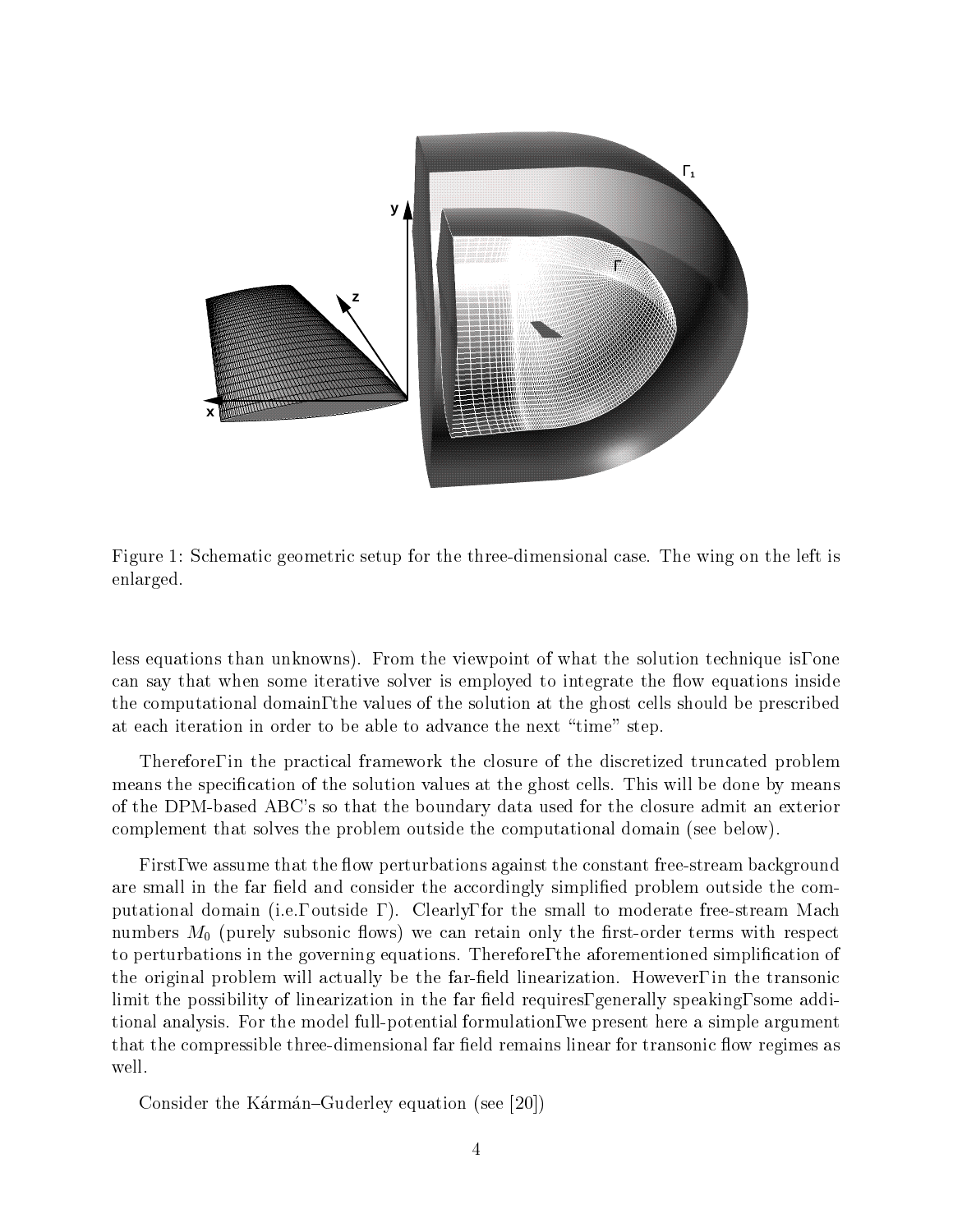$$
\frac{\partial^2 \phi}{\partial x^2} + \frac{\partial^2 \phi}{\partial \hat{y}^2} + \frac{\partial^2 \phi}{\partial \hat{z}^2} = \frac{\kappa + 1}{K} \frac{\partial \phi}{\partial x} \frac{\partial^2 \phi}{\partial x^2}.
$$
\n(1)

for the perturbation  $\phi$  the full potential  $\Phi$  of the compressible gas flow around a thin threedimensional wing. Here

$$
\frac{\Phi_x'}{u_0} = 1 + \delta^{2/3} \phi_x', \quad \frac{\Phi_y'}{u_0} = \delta \phi_{\tilde{y}}', \quad \frac{\Phi_z'}{u_0} = \delta \phi_{\tilde{z}}', \n\tilde{y} = \delta^{1/3} y, \quad \tilde{y} = \delta^{1/3} y, \quad K = \frac{1 - M_0^2}{\delta^{2/3}}, \n\hat{y} = \sqrt{K} \tilde{y}, \quad \hat{z} = \sqrt{K} \tilde{z},
$$
\n(2)

 $\delta$  is the wing thickness  $(\delta \longrightarrow +0$  along with  $M_0 \longrightarrow 1$  in the transonic limit), K is the parameter of transonic similarity (the true linear theory corresponds to big values of K),  $u_0$ is the flow velocity at infinity,  $\kappa$  is the ratio of specific heats, and the positive x direction coincides with the free stream.

The common practice [20] of developing the asymptotic expansions for solutions of the equations that involve transonic nonlinearities consists of substituting the leading linear term(s) into the nonlinear parts of the equation (right-hand side of (1)) and obtaining the corresponding corrections by solving the resulting non-homogeneous problem. In the specific case under study, the linear far-field expansion starts with the horseshoe vortex

$$
\phi_1 = \frac{\hat{y}}{\hat{y}^2 + \hat{z}^2} \left( 1 + \frac{x}{\hat{r}} \right), \qquad \hat{r} \equiv \sqrt{x^2 + \hat{y}^2 + \hat{z}^2}.
$$
 (3a)

Substituting the expression (3a) into the right-hand side of (1) and solving the resulting Poisson equation (this involves the Fourier transform in spherical functions) one obtains the nonlinear correction

$$
\phi_{1_{NL}} \sim \hat{r}^{-3} \tag{3b}
$$

that decays at infinity two orders of magnitude faster than the source term  $(3a)$ . Analogously, for the general doublet term  $\phi_2 \sim \hat{r}^{-2}$  the corresponding nonlinear correction can be shown to be  $\varphi_{2_{NL}} \sim r^{\pm}$ , which is the three orders of magnitude difference. We therefore conclude that the transonic nonlinear corrections can be neglected when analyzing the compressible far field in three space dimensions.

Of course, having established the fact of the far-field linearity, we cannot say in advance whether or not the linearization outside, is possible for every specific configuration of the domains. Clearly, for the very large computational domain one can linearize the flow outside , and as we approach the wing (the source of perturbations), the validity of linearization can be veried a posteriori (see, e.g., our previous work [10, 14, 17]).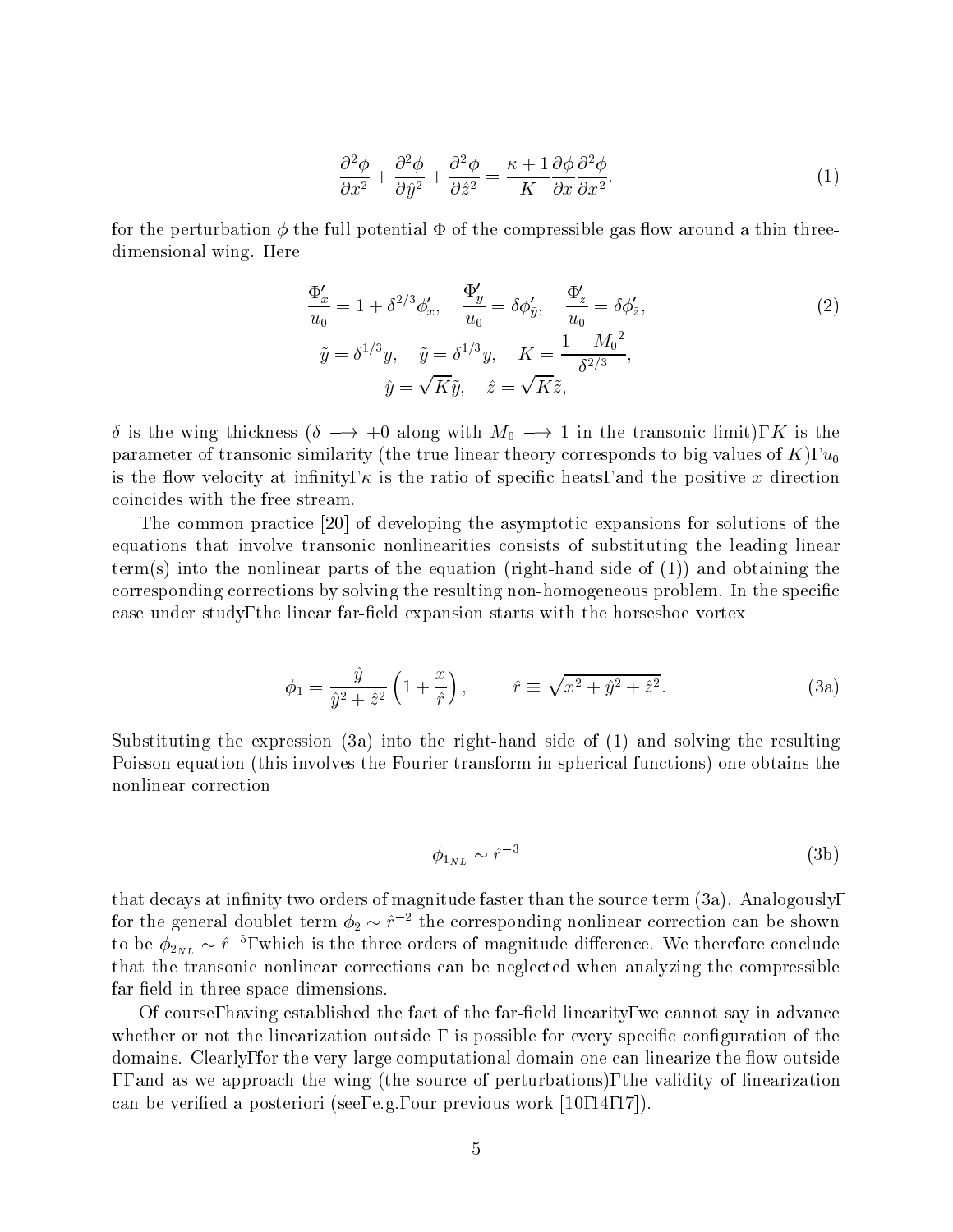The linearized dimensionless thin-layer equations can be written as

$$
\frac{\partial \rho}{\partial x} + \frac{\partial u}{\partial x} + \frac{\partial v}{\partial y} + \frac{\partial w}{\partial z} = 0
$$
\n
$$
\frac{\partial u}{\partial x} + \frac{\partial p}{\partial x} - \frac{1}{Re} \left( \frac{\partial^2 u}{\partial y^2} + \frac{\partial^2 u}{\partial z^2} \right) = 0
$$
\n
$$
\frac{\partial v}{\partial x} + \frac{\partial p}{\partial y} - \frac{1}{Re} \left( \frac{4}{3} \frac{\partial^2 v}{\partial y^2} + \frac{\partial^2 v}{\partial z^2} + \frac{1}{3} \frac{\partial^2 w}{\partial y \partial z} \right) = 0
$$
\n
$$
\frac{\partial w}{\partial x} + \frac{\partial p}{\partial z} - \frac{1}{Re} \left( \frac{4}{3} \frac{\partial^2 w}{\partial z^2} + \frac{\partial^2 w}{\partial y^2} + \frac{1}{3} \frac{\partial^2 v}{\partial y \partial z} \right) = 0
$$
\n
$$
\frac{\partial p}{\partial x} - \frac{1}{M_0^2} \frac{\partial \rho}{\partial x} - \frac{\kappa}{Re Pr} \left[ \left( \frac{\partial^2 p}{\partial y^2} + \frac{\partial^2 p}{\partial z^2} \right) - \frac{1}{\kappa M_0^2} \left( \frac{\partial^2 \rho}{\partial y^2} + \frac{\partial^2 \rho}{\partial z^2} \right) \right] = 0
$$
\n(4a)

where  $\rho, u, v, w$ , and p are the perturbations of density, Cartesian velocity components, and pressure, respectively,  $Re$  is the Reynolds number, and  $Pr$  is the Prandtl number. System  $(4a)$  is supplemented by the homogeneous boundary condition at infinity:

$$
\mathbf{u} \equiv (\rho, u, v, w, p) \longrightarrow (0, 0, 0, 0, 0)
$$
  
as  $(x^2 + y^2 + z^2) \longrightarrow \infty$ , (4b)

which corresponds to the free stream limit of the solution. Returning to the question of closing the discretized truncated system, we clarify that the boundary data provided by the DPM-based ABC's will admit an exterior complement that would solve the discrete counterpart of (4a) and meet boundary condition (4b) in a certain asymptotic sense.

**DPM-based ABC's — Main Idea.** We discretize system  $(4a)$  on the auxiliary Cartesian grid with second order of accuracy; we use first-order differences in  $x$  and second-order differences in y and z (see Refs. [16, 17] for the details in two dimensions). The DPM will provide us with the complete boundary classication (in terms of the appropriate traces) of all those and only those exterior grid vector-functions that solve the discrete counterpart of (4a) outside the computational domain and satisfy boundary condition (4b) in some approximate sense. The foregoing boundary classification will be obtained as an image of a special projection operator, which can be considered as a discrete analogue of Calderon's pseudodifferential boundary projection  $\vert 4, 5 \vert$ . As we solve the Navier-Stokes equations inside the computational domain iteratively, every time we need to update the ghost cells we take a certain sufficient set of data from inside, (see below), project it onto the right manifold, i.e., onto the subspace in the entire space of boundary data that admit the correct exterior complement, and obtain the ghost cell values by calculating the trace of this complement on  $, 1.$ 

 $DPM$ -based  $ABC's$  — Specific Implementation. Let us split the nodes of the auxiliary Cartesian grid into two distinct groups: those that are inside, and those that are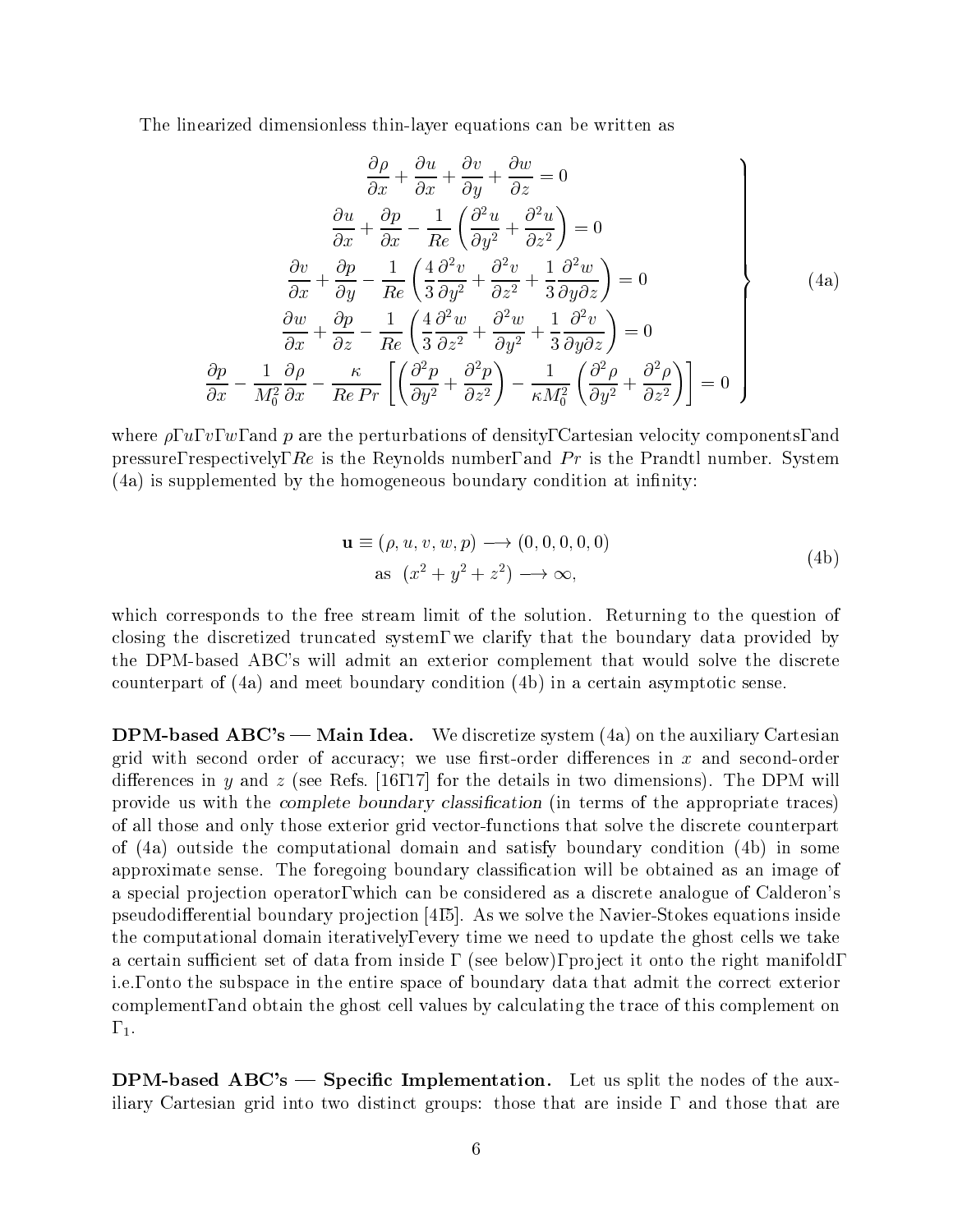

Figure 2: Grid sets for the three-dimensional case.

outside. Applying the stencil of the scheme for (4a) to each node of both groups, we consider the intersection of the grid sets swept by the stencil. This intersection is called the grid boundary  $\gamma$ ; it is a multi-layered fringe of nodes of the auxiliary Cartesian grid located near, Figure 2 shows an example of the grid boundary  $\gamma$  (several cross-sections in different directions).

For any function **u** on the Cartesian grid we define its trace  $\text{Tr}_{\gamma}$ **u** on  $\gamma$  as merely a contraction. For any grid function  $\mathbf{u}_{\gamma}$  specified on  $\gamma$  we introduce the generalized potential  ${\bf P}$  **u**<sub> $\gamma$ </sub> with the density **u**<sub> $\gamma$ </sub>; the generalized potential is defined on the auxiliary Cartesian grid on  $\gamma$  and outside it. The generalized potential is obtained as a solution of the special auxiliary problem (AP); solution of the AP replaces and extends the operation of convolution with the fundamental solution in the classical potential theory. The AP is driven by the right-hand side that depends on  $\mathbf{u}_{\gamma}$ , the formal construction of this right-hand side is the same in twoand three-dimensional cases and we refer the reader to our previous work [9,16,17] for details. Boundary conditions for the AP should approximate boundary condition (4b) and at the same time ensure the finite-domain formulation for the AP. Therefore, we formulate the AP on a sufficiently large parallelepiped aligned with the Cartesian directions; the parallelepiped fully contains  $, 1$ . We specify periodicity boundary conditions in the y and z directions and also assume symmetry at  $z = 0$ . After the Fourier transform with respect to y and z the discrete counterpart to  $(4a)$  can be written as a family of one-dimensional difference equations: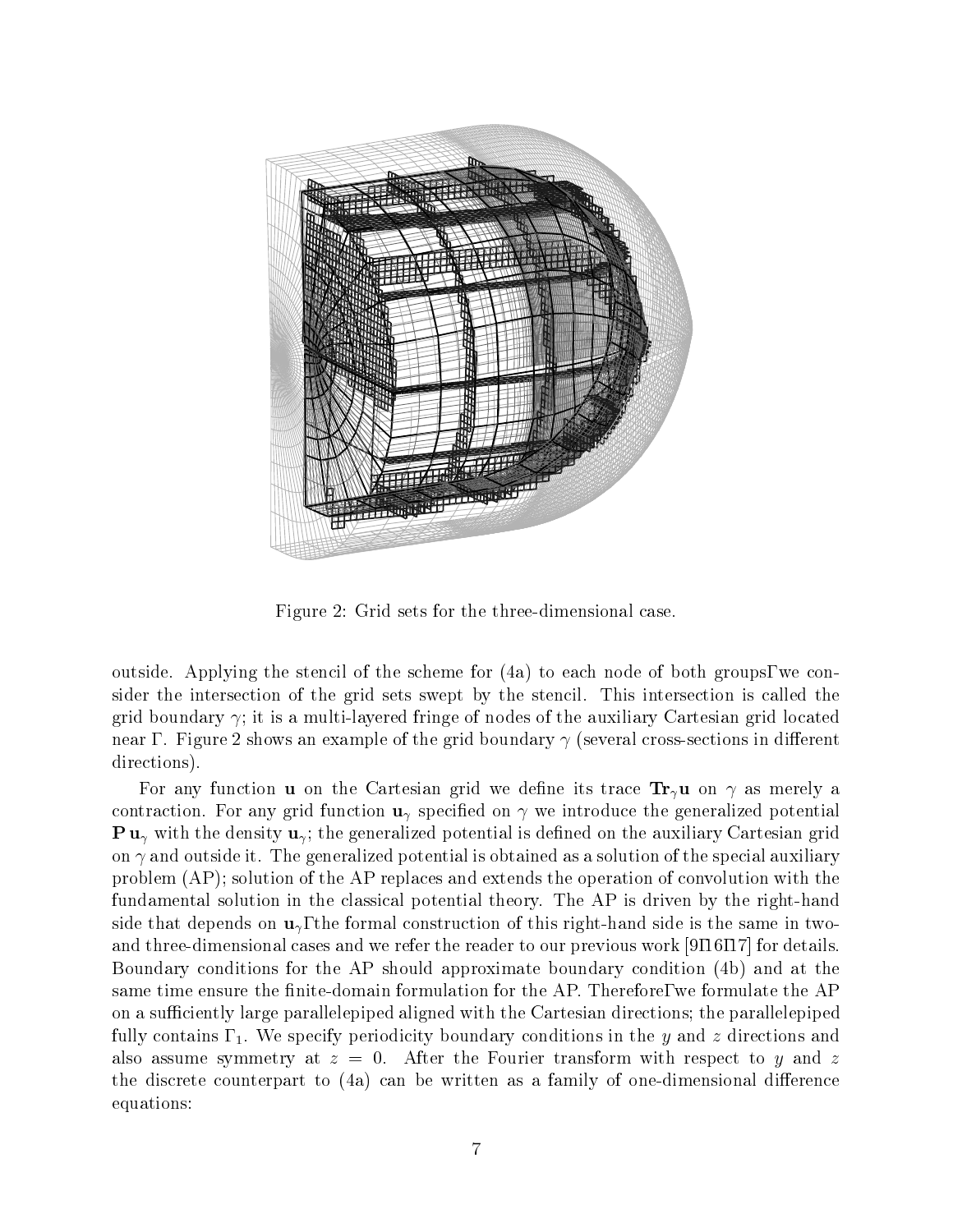$$
\begin{aligned} \mathbf{A}_{\mathbf{k}}\hat{\mathbf{u}}_{m,\mathbf{k}} + \mathbf{B}_{\mathbf{k}}\hat{\mathbf{u}}_{m-1,\mathbf{k}} &= \hat{\mathbf{f}}_{m-1/2,\mathbf{k}},\\ m &= 1, \dots, M, \ \mathbf{k} \equiv (k_y, k_z),\\ k_y &= 0, \dots, J_y, \ k_z = 0, \dots, J_z,\end{aligned} \tag{5}
$$

where  $\mathbf{A}$  and  $\mathbf{B}$  are the  $\mathbf{S}$  -matrices and the  $\mathbf{A}$  -  $\mathbf{y}$  +  $\mathbf{y}$  and  $\mathbf{y}$  +  $\mathbf{z}$  +  $\mathbf{z}$  and  $\mathbf{z}$ of grid nodes in the  $x, y$ , and  $z$  directions, respectively (symmetry is taken into account, as well as the fact that **u** and **f** are real-valued). Boundary conditions in the x (streamwise) direction are specified separately for each pair of wavenumbers **k**:

$$
\mathbf{S}^{-}(\mathbf{k})\hat{\mathbf{u}}_{0,\mathbf{k}} = \mathbf{0},\tag{6a}
$$

$$
\mathbf{S}^+(\mathbf{k})\hat{\mathbf{u}}_{M,\mathbf{k}} = \mathbf{0},\tag{6b}
$$

where

$$
\mathbf{S}^{-}(\mathbf{k}) = \prod_{|\mu_{s}(\mathbf{k})|>1} (\mathbf{Q}_{\mathbf{k}} - \mu_{s}(\mathbf{k})\mathbf{I}), \qquad (7a)
$$

$$
\mathbf{S}^{+}(\mathbf{k}) = \prod_{|\mu_{s}(\mathbf{k})| \leq 1} (\mathbf{Q}_{\mathbf{k}} - \mu_{s}(\mathbf{k})\mathbf{I}), \qquad (7b)
$$

 $\mathbf{Q_k} = \mathbf{A_k}^T \mathbf{B_k}$ , and  $\mu_s(\mathbf{k})$  are the eigenvalues of  $\mathbf{Q_k}$ . The semi-analytic boundary conditions (6a) and (6b) (the eigenvalues for (7) are calculated numerically) explicitly prohibit growing modes of the solution in the left and right directions, respectively. The periods in y and z should be chosen sufficiently large to ensure that the periodic solution considered near, and  $, 1$  is sufficiently close to the theoretical non-periodic solution; the latter can be thought of as a limit when the periods approach infinity. The approximation of a non-periodic solution by the periodic one on a finite fixed interval as the period(s) increase(s) is discussed in our work [9,16,17]. In Ref. [17], we also discuss the possibility of replacing the Fourier transforms by non-unitary transforms. The latter appear when the grid in  $y$  or  $z$  is stretched (which provides for a drastic cost reduction) and the corresponding eigenfunctions consequently form a skew basis.

The foregoing AP allows us to calculate the generalized difference potential  ${\bf P} {\bf u}_{\gamma}$  for any grid density  $\mathbf{u}_{\gamma}$  specified on  $\gamma$ . The composition of the operators  $\mathbf{Tr}_{\gamma}$  and  $\mathbf{P}, \mathbf{P}_{\gamma} \equiv \mathbf{Tr}_{\gamma} \mathbf{P}$ , is a projection,  ${\bf P}^2_{\gamma}={\bf P}_{\gamma}$ , and it is a discrete counterpart of Calderon's boundary projection for system (4a). The image of this projection,  $\text{Im} \mathbf{P}_{\gamma}$ , contains all those and only those  $\mathbf{u}_{\gamma}$ 's that are the traces of some exterior difference solution to  $(4a)$  that satisfies the boundary conditions of the AP (periodicity in y and z and boundary conditions  $(6)$  in x). The latter boundary conditions, in turn, approximate (4b).

Having constructed the procedure for calculating the potentials and projections for the discrete version of (4a), we can now close the system inside the computational domain, i.e.,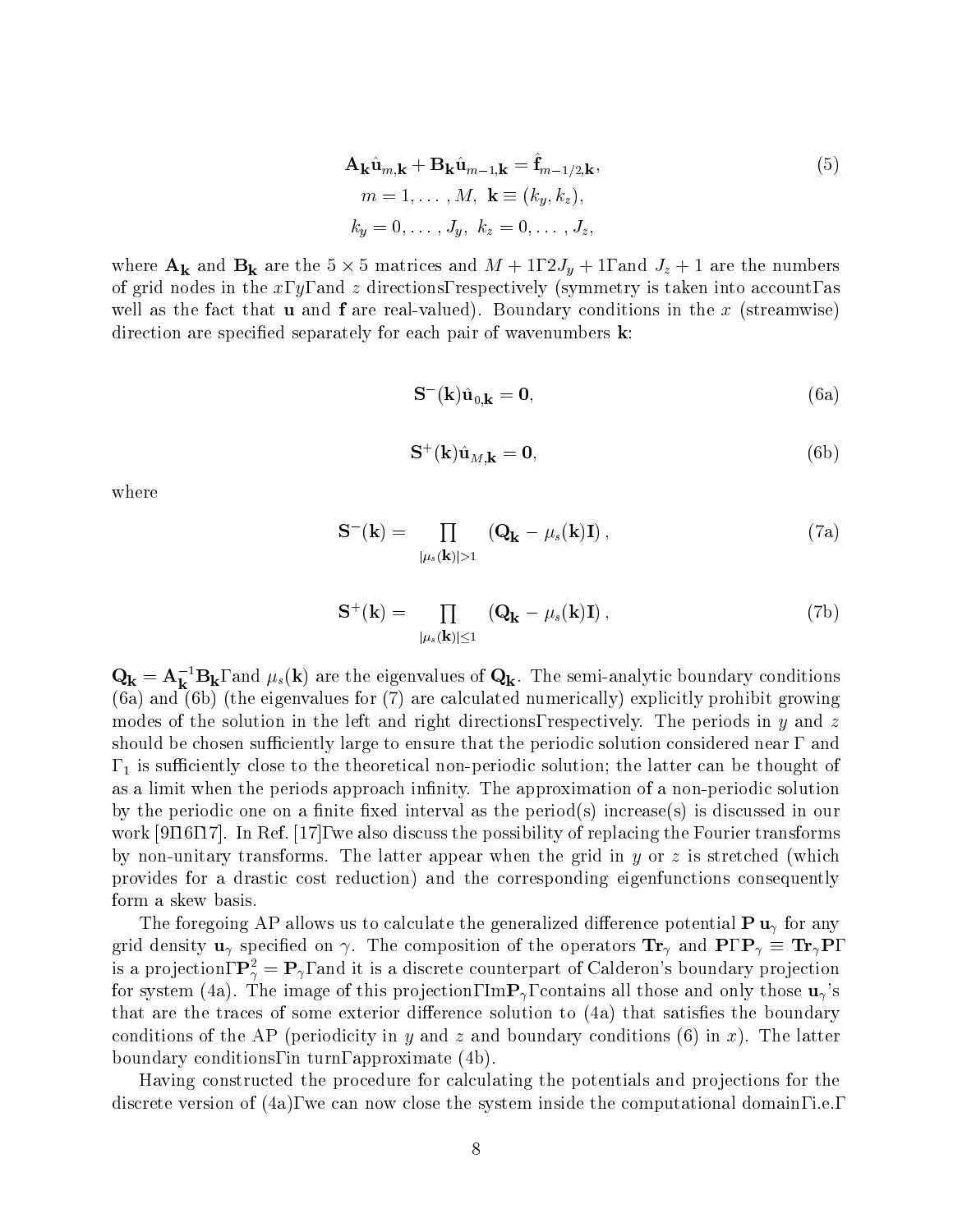obtain the ABC's. First, we take **u** and  $\partial$ **u** $/\partial$ *n* on , *n* is the normal, (these data are available from inside the computational domain) and, using interpolation  $\mathbf{R}_{\Gamma}$  along, and the first two terms of the Taylor expansion (denoted  $\pi_{\gamma}$ ), obtain  $\mathbf{u}_{\gamma}$ :

$$
\mathbf{u}_{\gamma} = \pi_{\gamma} \mathbf{R}_{\Gamma} \left( \mathbf{u}, \frac{\partial \mathbf{u}}{\partial n} \right) \Big|_{\Gamma} . \tag{8}
$$

Then, we need to calculate the potential  $P v_{\gamma}$  for the density  $v_{\gamma} = P_{\gamma} u_{\gamma}$  and interpolate it to the nodes  $, 1$ :

$$
\mathbf{u}\Big|_{\Gamma_1} = \mathbf{R}_{\Gamma_1} \mathbf{P} \mathbf{v}_{\gamma} \equiv \mathbf{R}_{\Gamma_1} \mathbf{P} \mathbf{u}_{\gamma}.
$$
 (9)

Finally, the ABC's are obtained in the operator form

$$
\mathbf{u}\Big|_{\Gamma_1} = \mathbf{T}\left(\mathbf{u}, \frac{\partial \mathbf{u}}{\partial n}\right)\Big|_{\Gamma},\tag{10}
$$

where **T** is composed of the operations  $(8)$  and  $(9)$ . Boundary condition  $(10)$  is applied every time we need to update the ghost cell values in the course of the iteration process. The implementation of ABC's (10) can either be direct or involve preliminary calculation of the matrix T. In the latter case, the runtime implementation of the ABC's (10) is reduced to a matrix-vector multiplication.

### 3 Numerical Experiments

**Two-Dimensional Case.** For the reason of completeness, we first briefly comment here on the two-dimensional results from our previous work (see Refs. [10, 14, 17]). In that work, we calculated subsonic and transonic viscous flows past single-element airfoils (NACA0012 and RAE2822).

The computational domain is formed by the C-type curvilinear grid generated around the airfoil. On this grid, the Navier-Stokes equations are integrated using the code FLOMG by Swanson and Turkel  $[11–13]$ . The standard treatment of the external boundary in the code FLOMG is based on the locally one-dimensional characteristics analysis, which may or may not be supplemented by the point-vortex (p.-v.) correction [21].

Basic conclusions that could be drawn from our two-dimensional numerical experience are the following. The DPM-based ABC's are geometrically universal, algorithmically simple and easy to implement along with the existing solver. For large computational domains (30– 50 chords of the airfoil), the performance of the standard methods and the DPM-based ABC's is roughly the same. As, however, the artificial boundary approaches the airfoil the discrepancy between the corresponding solutions increases. The lift and drag coefficients obtained on the basis of boundary conditions (10) deviate from their asymptotic (50 chords) values much less (within fractions of one percent) than the coefficients obtained using local ABC's do. In other words, the nonlocal DPM-based ABC's allow one to use much smaller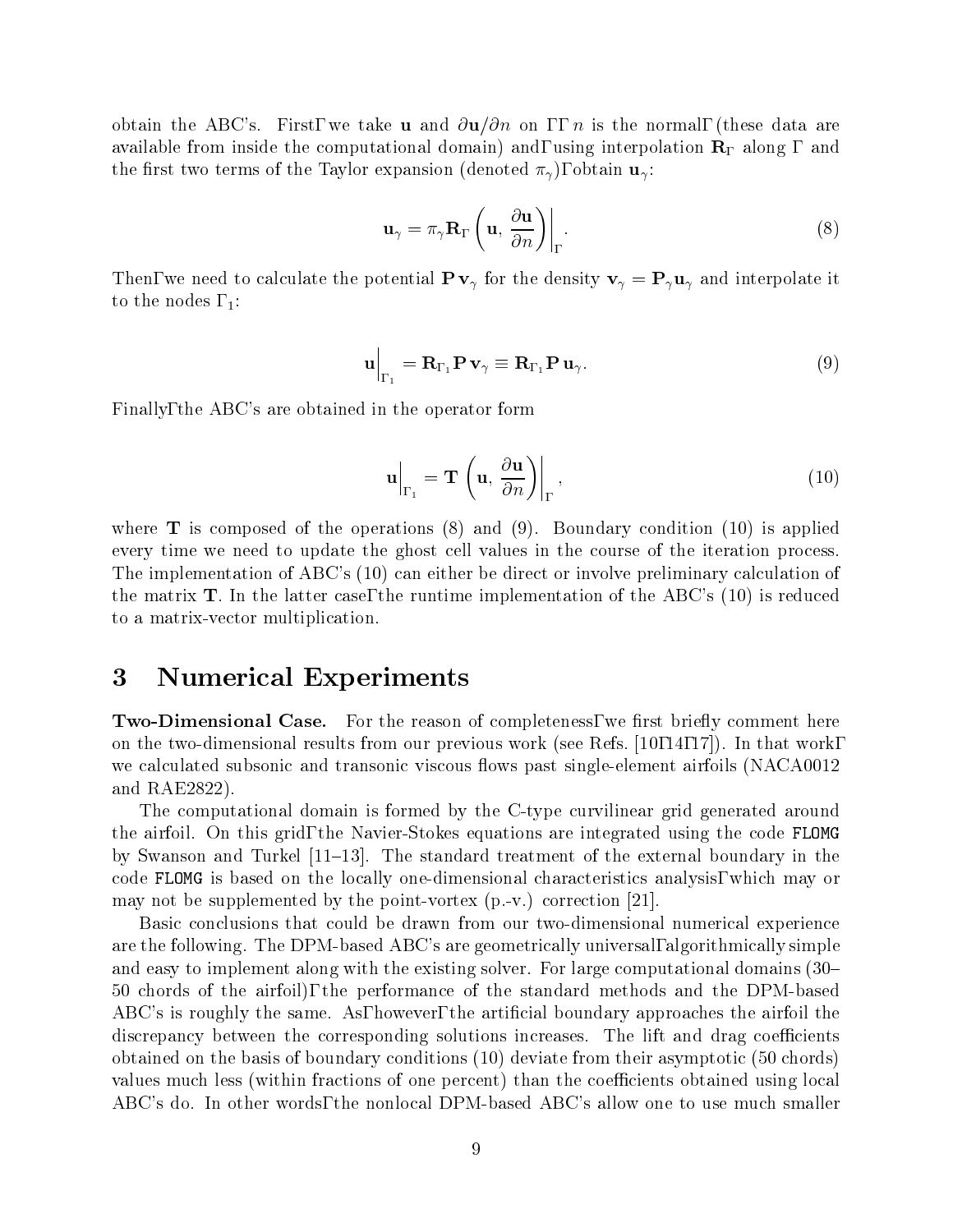computational domains (as small as 2–3 chords) than the standard boundary conditions do and still maintain high accuracy of computations. Moreover, if we compare three models: DPM-based, point-vortex, and standard local, then it turns out that the DPM-based ABC's display the best performance for small computational domains, the performance of the local characteristic boundary conditions for the small domains is very poor, and the point-vortex boundary conditions perform much better for the lift than they do for the drag coefficient. This behavior seems reasonable since the point-vortex model is a lift-based treatment.

We also note that for certain variants of the computation the DPM-based ABC's may noticeably speed up (by up to a factor of three) the convergence of the multigrid iterations, see Refs. [9, 10, 14]. The discussion on combined implementation of the DPM-based ABC's with multigrid is contained in Ref. [17].

Three-Dimensional Case. Here, we demonstrate some new results on computation of the external flows around the ONERA M6 wing.

We use the code TLNS3D by Vatsa, et al. [22] to integrate the thin-layer equations on the curvilinear grid (see Figures 1 and 2) generated around the wing. This code is based on the central-difference finite-volume discretization in space with first- and third-order artificial dissipation. Pseudo-time iterations are used for obtaining the steady-state solution; the integration in time is done by the five-stage Runge-Kutta algorithm (with the Courant number calculated locally) supplemented by the residual smoothing. For the purpose of accelerating the convergence, the multigrid methodology is implemented; in our computations we used three nested grid levels with  $V$  cycles; this three-level  $V$ -cycle algorithm is, in fact, a final stage of the full multigrid (FMG) procedure. In addition, we use the preconditioning technique of Ref. [23] to improve the convergence to steady state. We implement the DPM-based ABC's only on the finest grid for the V-cycle in the final FMG stage; the boundary data for coarser levels are provided by the coarsening procedure. Moreover, even on this finest grid we implement the DPM-based ABC's only on the first and the last Runge-Kutta stages, which seems to make very little difference compared to the implementation on all five stages; the boundary data for the three intermediate stages are provided from the DPM-based ABC's on the first stage. Unlike the two-dimensional case, the standard treatment of the external boundary in three dimensions is based on merely the locally one-dimensional characteristics analysis and extrapolation (the point-vortex model is not applicable).

| Domain "radius"             | $1.25$ root chords        |          | 2 root chords |          | 10 root chords |        |  |
|-----------------------------|---------------------------|----------|---------------|----------|----------------|--------|--|
| Grid                        | $193 \times 49 \times 33$ |          |               |          |                |        |  |
| Type of ABC's               | standard                  | DPM      | standard      | DPM      | standard       | DPM    |  |
| Full lift, $C_L$            | 0.2218                    | 0.2065   | 0.2185        | 0.2065   | 0.2081         | 0.2072 |  |
| Relative error              | $6.58\%$                  | $0.34\%$ | $5.0\%$       | $0.34\%$ | $0\%$          | $0\%$  |  |
| Full drag, $C_D \times 100$ | 0.817                     | 0.791    | 0.793         | 0.791    | 0.787          | 0.788  |  |
| Relative error              | $3.8\%$                   | $0.38\%$ | $0.76\%$      | $0.38\%$ | $0\%$          | $0\%$  |  |

Table 1: ONERA M0:  $M_0 = 0.3$ ;  $Re_0 = 11.7 \cdot 10^{\circ}$ ;  $\alpha = 3.00$ .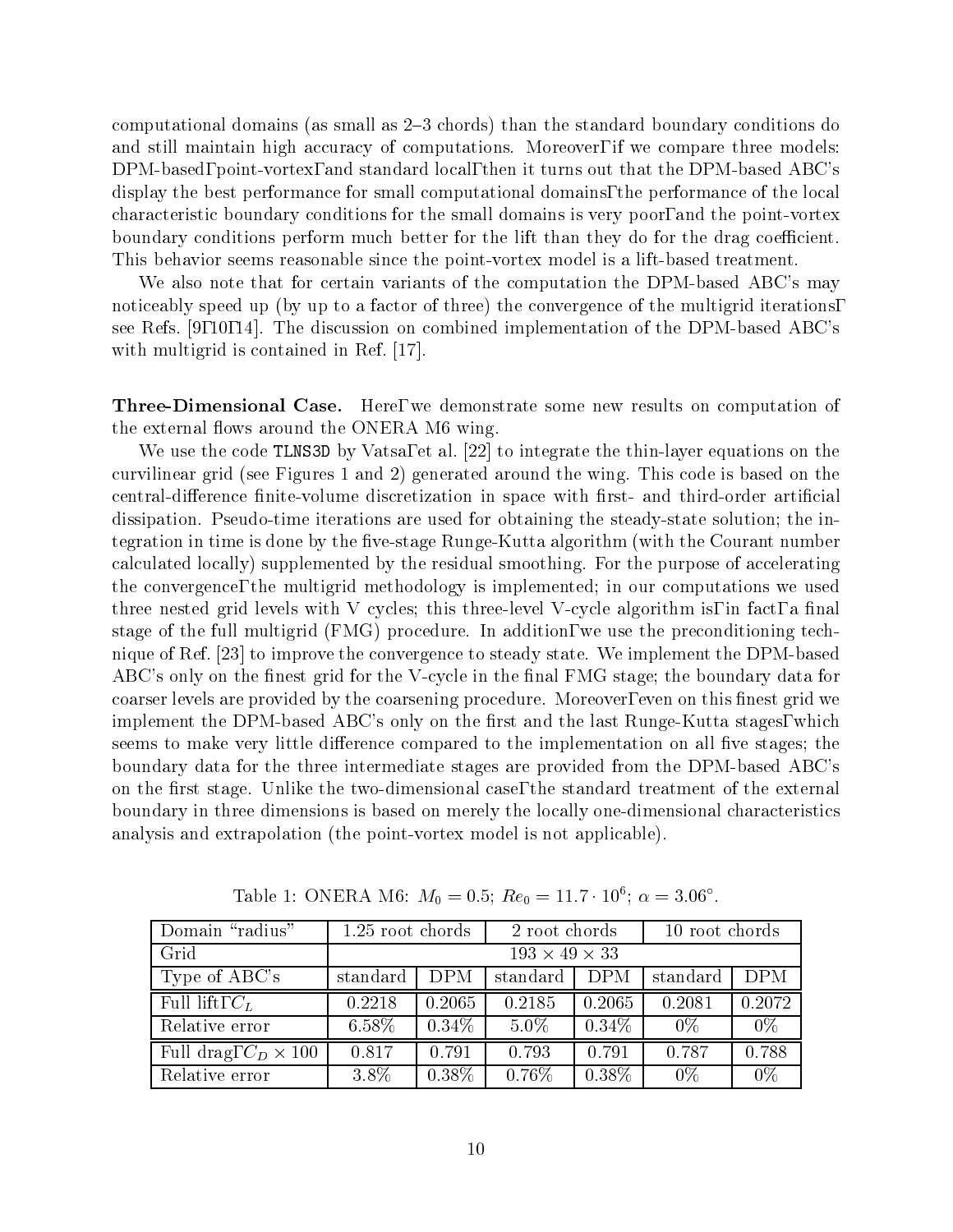In Table 1, we present the numerical results obtained with the two types of ABC's for the subcritical flow around the ONERA M6 wing. Note, for each type of the boundary treatment the errors in Table 1 are calculated as relative errors with respect to the values of the force coefficients  $C_L$  and  $C_D$  that correspond to the largest domain (for which the results obtained with the DPM-based and standard ABC's differ insignificantly). As one can clearly see, the DPM-based ABC's in three space dimensions outperform the standard approach as they do in two dimensions: the new boundary conditions are capable of producing accurate results on very small computational domains, whereas the performance of the standard technique deteriorates as the domain shrinks. Analogous to the two-dimensional case, the three-dimensional DPM-based ABC's can be calculated for any shape of, by means of the same procedure (universality) and can be easily combined with the existing solver (TLNS3D). Let us additionally note that for this series of computations, the dimensions of all three grids are the same, grids of smaller extent are obtained by scaling down the original 10 chords grid. The concentration of nodes near the wing that results from the down-scaling obviously contributes to the general improvement in the accuracy of the solution.

We have also conducted some three-dimensional computations for the standard transonic case for ONERA M6 wing:  $M_0 = 0.84$ ;  $Re_0 = 11.7 \cdot 10^{\circ}$ ;  $\alpha = 5.06$  . Here we could not bring the articial boundary as close to the solid surface as in the foregoing subsonic case (see Table 1) because our far-field treatment is purely subsonic and the boundary cannot intersect the supercritical zone. We therefore calculated the solution for two computational domains of average radii of approximately 10 and 3 root chords of the wing, respectively. The results summarized in Table 2 clearly demonstrate that for small computational domains the DPM-based ABC's generate much more accurate solutions than the standard boundary conditions do. (Similarly to Table 1, the errors in Table 2 are calculated as relative errors with respect to the corresponding values on the larger domain.) Note, in this case the grids for the dierent domains have dierent dimensions, and the smaller 193 - 49 - 33 grid (3 chords) is now and the bigger of the bigger 203 - 10 chords). The subset of the bigger  $\sim$ order to eliminate any influence that the change of the grid in the near field could possibly exert on the solution.

| Domain "radius"                 | 3 root chords                  |                  | 10 root chords            |        |
|---------------------------------|--------------------------------|------------------|---------------------------|--------|
| Grid                            | $193 \times 49 \times 33$      |                  | $209 \times 57 \times 33$ |        |
| Type of ABC's                   | standard                       | $\mathsf{I}$ DPM | standard DPM              |        |
| Full lift, $C_L$                | $0.298 \pm 0.004$   0.2798     |                  | $0.2805$ 0.2786           |        |
| Relative error                  | $6.24\% \pm 1.43\%$   0.43\%   |                  | $0\%$                     | $0\%$  |
| Full drag, $C_D \times 10^{-1}$ | $0.168 \pm 0.008$   0.1537     |                  | 0.1542                    | 0.1531 |
| Relative error                  | $8.95\% \pm 5.19\% \pm 0.39\%$ |                  | 0%                        | $0\%$  |

Table 2: ONERA M0:  $M_0 = 0.84$ ;  $Re_0 = 11.7 \cdot 10^6$ ;  $\alpha = 3.06$ .

Besides the improvement of accuracy, the application of the DPM-based ABC's to transonic flow computations on the small (3 chords) computational domain yielded a much higher convergence rate of the residual (continuity equation), as well as much faster convergence of other quantities, including those deemed as sensitive, e.g., the number of supersonic points in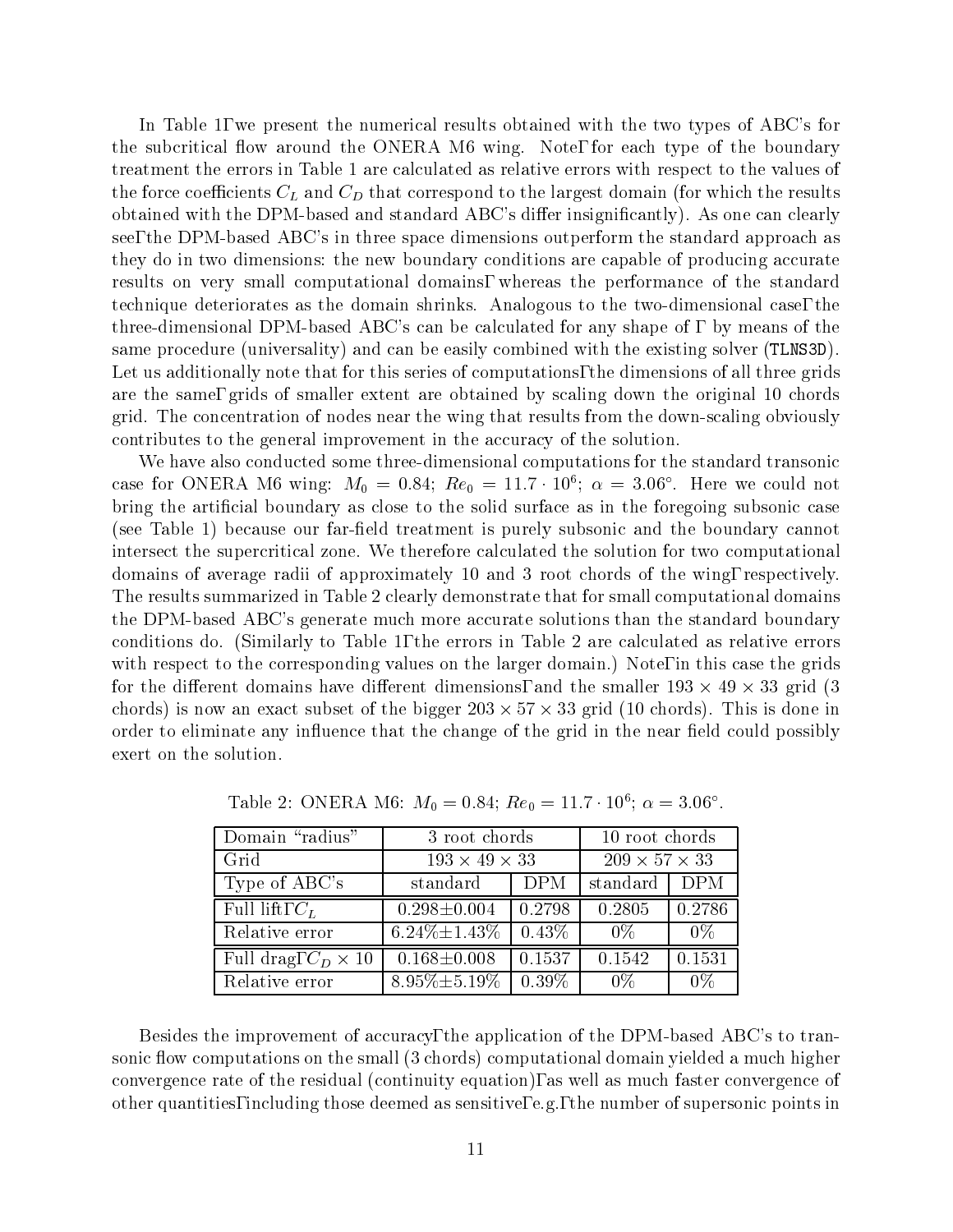the domain. In Figure 3, we show the convergence history for this supercritical flow variant. One can see that the convergence for the standard boundary conditions is poor; therefore the corresponding force coefficients in Table 2 are given with the error bands indicated.



(a) Residual of the continuity equation

(b) Number of supersonic nodes in the domain

Figure 3: Convergence history for the supercritical case: ONERA M6:  $M_0 = 0.84$ ,  $Re_0 =$  $11.7 \cdot 10^{\circ}$ ,  $\alpha = 5.00$  . Average domain a radius as 5 root chords of the wing; grid 195 $\times$ 49 $\times$ 55.



(a) Residual of the continuity equation

(b) Number of supersonic nodes in the domain

Figure 4: Convergence history for the supercritical case: ONERA M6:  $M_0 = 0.84$ ,  $Re_0 =$  $11.7 \cdot 10^{\circ}$ ,  $\alpha = 3.00$  . Average domain fractured is 10 root chords of the wing; grid 209  $\times$  37  $\times$  35.

For the 10 chords domain, the DPM-based ABC's also provide for some convergence speedup, although the difference between the two ABC's techniques is less dramatic here.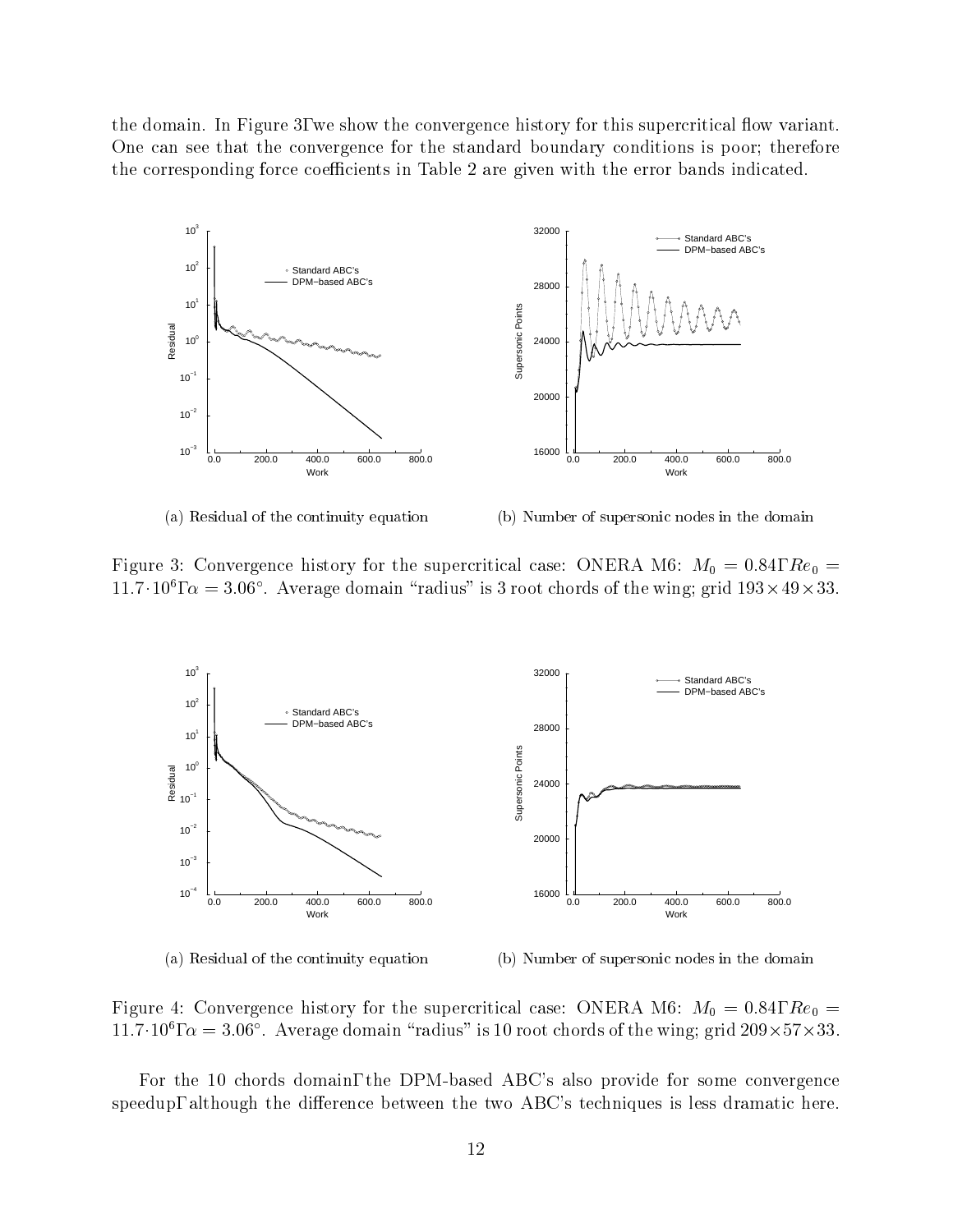This is reasonable because one could generally expect that the bigger the computational domain, the smaller is the influence that the external boundary conditions exert on the numerical procedure. The convergence history for the 10 chords computations is shown in Figure 4.

Note, from Figure 3(b) one can conclude that on the small domain the two algorithms converge to quite different solutions, whereas Figure  $4(b)$  allows one to assume that on the big domain the final solutions are close to one another. The data from Table 2 corroborate these conclusions. This behavior again fits into the aforementioned concept that the impact of the ABC's decreases as the domain size increases. In the future, we plan on running some transonic computations for domain bigger than 10 root chords of the wing. This may provide for an experimental justication of the statement that the solutions for the two different types of ABC's approach one another as the domain enlarges.

Miscellaneous Issues. Here, we will primarily discuss the computational cost of the DPM-based ABC's and possible ways for its reduction.

The cost of the DPM-based ABC's in two space dimensions is modest; the ABC's may add about 10% to the cost of the original integration procedure. In three space dimensions, the relative cost of the DPM-based ABC's is so far higher; they typically add from 25% to 30% of extra CPU time. In many cases, however, this increase can be compensated for by the convergence acceleration, see Figures 3 and 4. Moreover, we expect that some changes to the ABC's algorithm can still be done so that the vectorization is exploited more effectively and therefore the boundary operators are computed faster. Apart from the algorithm changes there are some "indirect" ways for reducing the computational cost of the DPM-based ABC's.

Parallel implementation of the ABC's on multi-processor machines is a relatively easy task because the solution algorithm for the linear AP is readily parallelizable. For two space dimensions, an up to five times speedup in computing the nonlocal boundary operators compared to the single-processor version has been achieved on an eight-processor CRAY Y-MP.

In three space dimensions, carrying out multiple computations on the same grid is very often the case (many different flow regimes in one geometric setting). In so doing, the external geometry that influences the ABC's is fixed and the boundary conditions depend only on the aerodynamic parameters, e.g., Mach number  $M_0$  and the angle of attack  $\alpha$ . Therefore, the entry-wise interpolation of the matrices of boundary operators  $T$  with respect to these parameters has a substantial promise from the standpoint of cost reduction. Indeed, after a noticeable startup expense for calculating the "reference"  $\mathbf{T}'$ 's for some selected values of the parameters, any other matrix needed for any specic regime within the prescribed range of the parameters can be obtained for virtually no extra cost by means of the interpolation. This methodology has been tested for the two-dimensional supercritical flow around the RAE2822 airfoil [17]. The results seem very promising: for the small computational domain the accuracy provided by the operators **T** interpolated with respect to  $M_0$  and  $\alpha$  is only slightly worse than the accuracy obtained using genuine DPM-based ABC's (i.e., the operator calculated for the given specic values of the parameters) and is still much better than the accuracy obtained on the basis of the point-vortex model.

Finally, we mention that the nonlocality of the DPM-based ABC's is expressed by the fact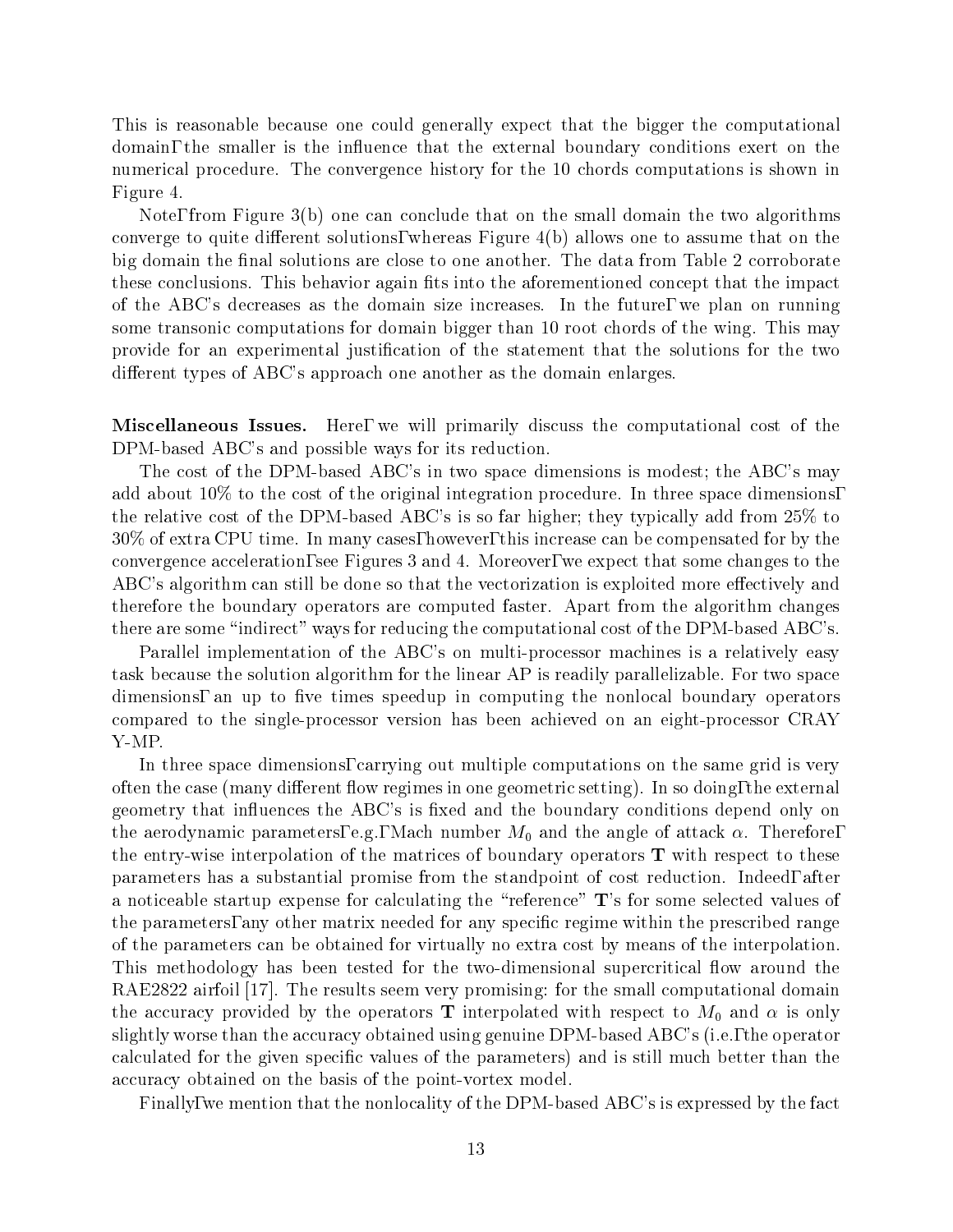| $\rho \sim \rho$ | $u \sim \rho$                                        | $v \sim \rho$            | $w \sim \rho$ | $p \sim \rho$                                                  |
|------------------|------------------------------------------------------|--------------------------|---------------|----------------------------------------------------------------|
| $\rho \sim u$    | $u \sim u$                                           | $v \sim u$               | $W \sim u$    | $p \sim u$                                                     |
| $\rho \sim v$    | $u \sim v$                                           | $\rm{V}$ $\sim$ $\rm{V}$ | $W \sim V$    | $p \sim v$                                                     |
| $\rho \sim w$    | $\ensuremath{\mathbf u} \sim \ensuremath{\mathbf w}$ | $\text{v}\sim \text{w}$  | $W \sim W$    | $\ensuremath{\text{w}}\xspace\sim\ensuremath{\text{p}}\xspace$ |
| $\rho \sim p$    | $u \sim p$                                           | $v \sim p$               | $w \sim p$    | $p \sim p$                                                     |

Figure 5: Qualitative block structure of the boundary operator  $T$  for three-dimensional flow computations.

that the matrix  $\mathbf T$  (see (10)) is dense. However, this matrix is typically structured. From the standpoint of physics, the structure of  $T$  reflects the simple consideration that each specific node influences its close neighbors stronger than it influences the remote points. For system (4a), the operator T from (10) is composed of 5 - 5 blocks as shown in Figure 5 (provided that the vectors of variables along the boundaries, and,  $_1$  are arranged properly: first  $\rho$ 's for all the nodes, then  $u$ 's, etc., and, finally,  $p$ 's). The qualitative meaning of each block in Figure 5 is how one variable of the corresponding pair influences another one along the entire boundary. Stronger interdependence between closer nodes results in the fact that the near-diagonal entries for each block are considerably larger than the off-diagonal ones (if, additionally, the order of nodes for, and,  $_1$  is the same). The latter observation has, in fact, been corroborated computationally (for the two-dimensional case).

To efficiently calculate matrix-vector products for the structured matrices of the foregoing type, one can use multiresolution-based data compression algorithms, e.g., the one proposed by Harten and Yad-Shalom [24]. In Ref. [19], we applied this algorithm to the model example of the matrix  $T$  for the two-dimensional scalar Yukawa equation. As could be seen from the nested multiresolution representation [24] for the model operator  $\bf{T}$  (see Ref. [19]), all the nonzero entries are concentrated near the main diagonal of each nested block; as we recede the diagonal the corresponding values rapidly fall below the double-precision machine accuracy  $(10^{-13})$  threshold. Therefore [24], this nested structure can be used for the efficient calculation of matrix-vector products with consecutively improving resolution. The concentration of nonzero entries near the main diagonal also implies effective localization of the boundary conditions. This feature may have certain promise for the future use in the view of the multi-block grids.

The next major challenge from the standpoint of treating numerically the infinite-domain formulations is presented by the time-dependent problems. As mentioned in the beginning, the issue of ABC's for the time-dependent problems is significant not only in CFD but also in other areas of scientific computing, e.g., those originating from acoustics and electrody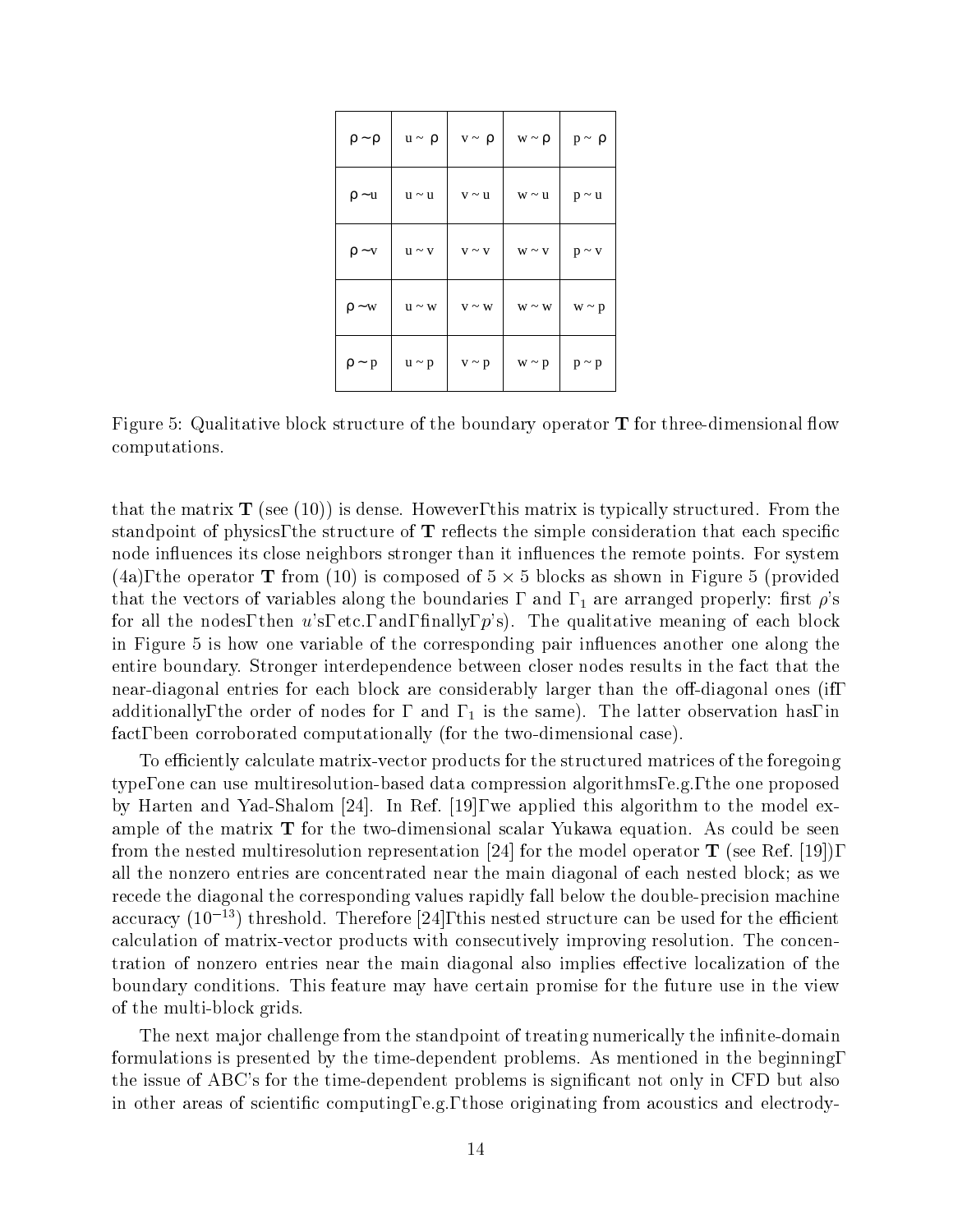namics.

The primary difficulty that distinguishes time-dependent problems from the steady-state ones is that here the exact ABC's are nonlocal not only in space but also in time (except in the simplest one-dimensional problems). As concerns the approximate approaches, the same basic trend that is relevant to the steady-state problems also holds for the time-dependent ones: more accurate boundary procedure requires more of the nonlocal nature of the ABC's to be taken into account.

Of course, the nonlocality of the ABC's in time presents a very serious computational obstacle, because as the solution evolves such boundary conditions would become more and more expensive from the standpoints of both memory and computer time requirements. Therefore, the most crucial numerical issue in constructing the time-dependent ABC's is how to effectively restrict the nonlocality of the boundary conditions in time. This is an interesting sub ject for the future research.

# 4 Conclusions

The new global ABC's for calculating steady-state external viscous flows in three space dimensions have been constructed on the basis of the difference potentials method. The approach generalizes and extends our previous two-dimensional results.

The new ABC's are capable of greatly reducing the size of the computational domain (compared to the standard methods) while still maintaining high accuracy of the numerical solution. This size reduction amounts to either the possibility of refining the grid in the near field, which potentially leads to the improvement in accuracy or usage of the smallerdimension grids without compromising the accuracy. Moreover, the DPM-based ABC's may noticeably improve the convergence rate of the multigrid iteration procedure. Finally, the new boundary conditions appear geometrically universal and easy to incorporate in the structure of the existing flow solvers. The properties of the new ABC's have been corroborated experimentally by computing the subsonic and transonic flows past the ONERA M6 wing using the NASA-developed code TLNS3D.

A more detailed description of the theoretical foundations of the DPM-based algorithm, as well as a wider selection of the computational results, are presented in Ref. [25].

### Acknowledgments

We are most grateful to Dr. E. B. Parlette of Vigyan, Inc., for his valuable help in grid generation and Dr. R. C. Swanson and Dr. J. L. Thomas of NASA Langley for the useful discussions on the subject of the paper. We are also very thankful to the reviewer of the paper for his helpful comments.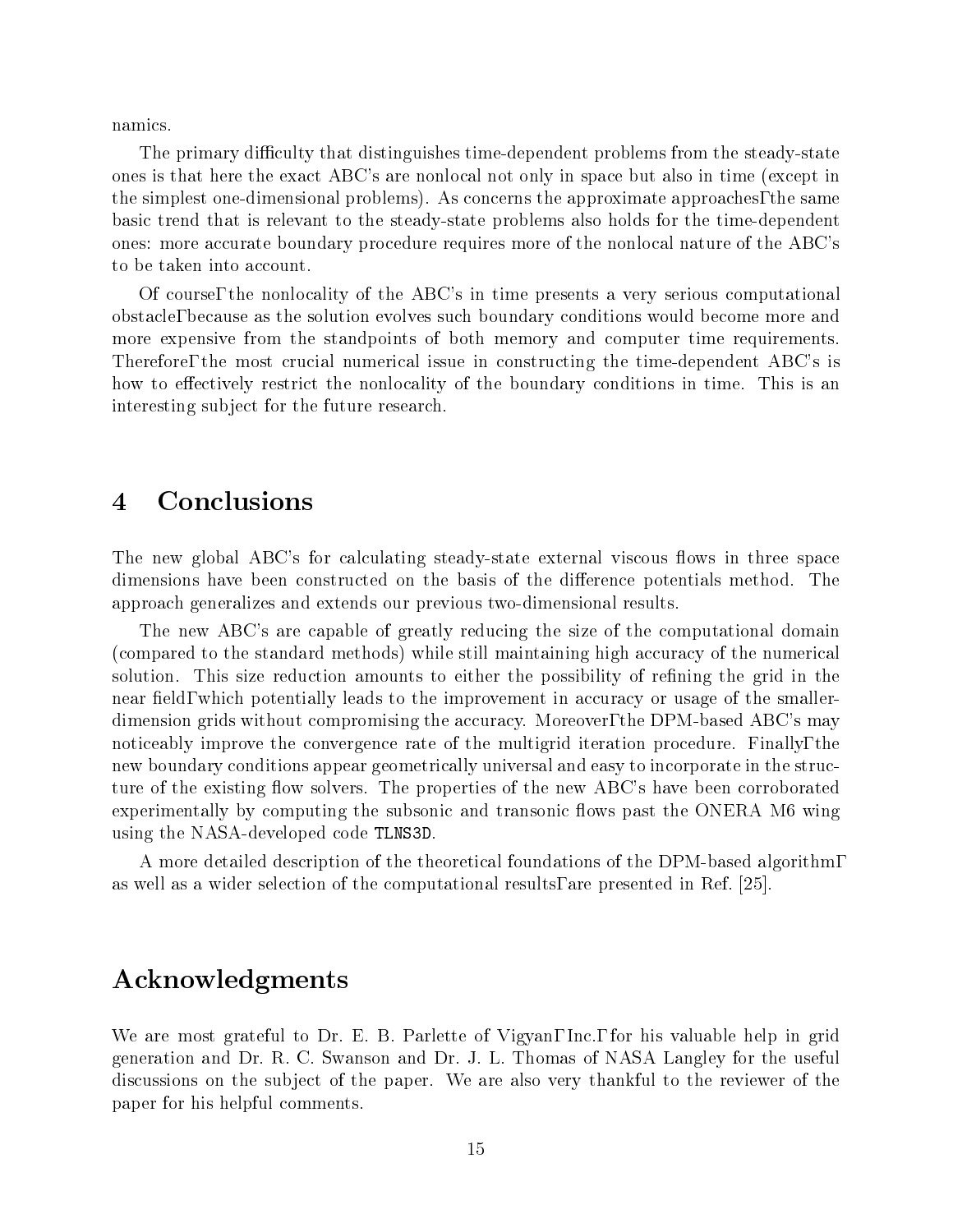# References

- [1] Tsynkov, S. V., "Numerical Solution of Problems on Unbounded Domains. A Review," Applied Numerical Mathematics, Vol. 27, 1998, pp.  $465–532$ .
- [2] Givoli, D., "Non-reflecting Boundary Conditions," *Journal of Computational Physics*, Vol. 94, No. 1, 1991, pp. 1–29.
- [3] Givoli, D., Numerical Methods for Problems in Infinite Domains, Elsevier, Amsterdam, 1992.
- [4] Calderon, A. P., "Boundary-Value Problems for Elliptic Equations," Proceedings of the Soviet-American Conference on Partial Differential Equations at Novosibirsk, Fizmatgiz, Moscow, 1963, pp. 303-304.
- [5] Seeley, R. T., "Singular Integrals and Boundary Value Problems," American Journal of *Mathematics*, Vol. 88, No. 4, 1966, pp.  $781{-}809$ .
- [6] Ryaben'kii, V. S., "Boundary Equations with Projections," Russian Mathematical Sur*veys*, Vol. 40, No. 2, 1985, pp.  $147-183$ .
- [7] Ryaben'kii, V. S., *Difference Potentials Method for Some Problems of Continuous Media* Mechanics, Nauka, Moscow, 1987 (in Russian).
- [8] Ryaben'kii, V. S., "Difference Potentials Method and its Applications," *Mathematische*  $\textit{Nachrichten}$ , Vol. 177, February 1996, pp. 251–264.
- [9] Ryaben'kii, V. S. and Tsynkov, S. V., "Artificial Boundary Conditions for the Numerical Solution of External Viscous Flow Problems," SIAM Journal on Numerical Analysis, Vol. 32, No. 5, 1995, pp. 1355–1389.
- [10] Tsynkov, S. V., \An Application of Nonlocal External Conditions to Viscous Flow Computations," *Journal of Computational Physics*, Vol. 116, No. 2, 1995, pp. 212–225.
- [11] Swanson, R. C. and Turkel, E., \A Multistage Time-Stepping Scheme for the Navier-Stokes Equations," AIAA Paper 85-0035, January 1985.
- [12] Swanson, R. C. and Turkel, E., "Artificial Dissipation and Central Difference Schemes for the Euler and Navier-Stokes Equations," AIAA Paper 87-1107, June 1987.
- [13] Swanson, R. C. and Turkel, E. \Multistage Schemes with Multigrid for the Euler and Navier-Stokes Equations. Components and Analysis," NASA TP-3631, August 1997.
- [14] Tsynkov, S. V., Turkel, E., and Abarbanel, S., "External Flow Computations Using Global Boundary Conditions," AIAA Journal, Vol. 34, No. 4, 1996, pp. 700–706; also AIAA Paper 95-0564, January 1995.
- [15] Ryaben'kii, V. S. and Tsynkov, S. V., "An Effective Numerical Technique for Solving a Special Class of Ordinary Difference Equations," Applied Numerical Mathematics, Vol. 18, No. 4, 1995, pp. 489–501.